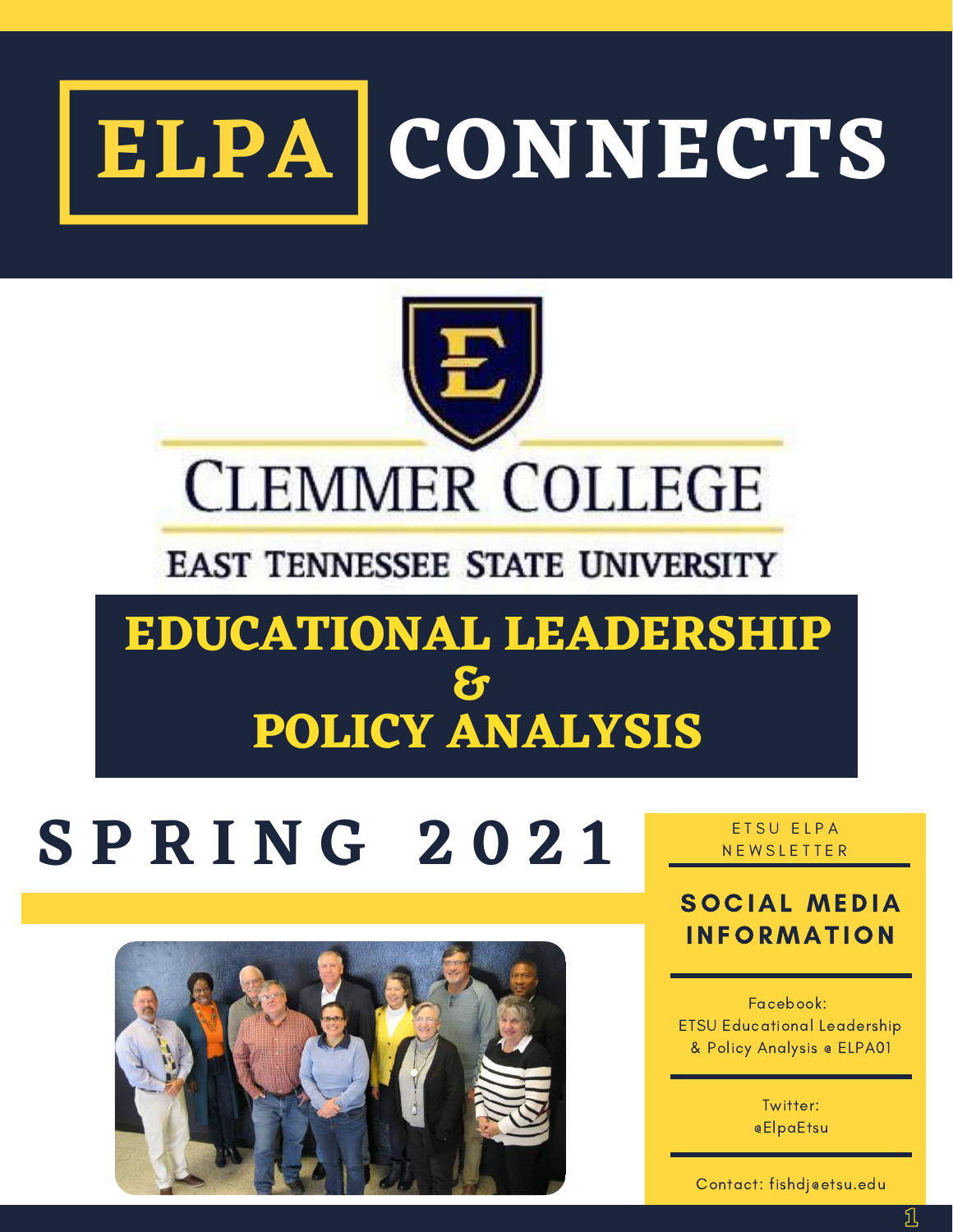### **TABLE OF CONTENTS**

ELPA Updates • P. 2

Alumni Updates • P. 3 - 5

Faculty Update • P. 6 - 7

Faculty Highlights • P. 8 - 10

GA Updates • P. 11 - 12

ELPA Social Media • P. 13

# ANNOUNCING THE REVISIONS TO THE **M.ED. IN EDUCATIONAL LEADERSHIP!**

B Y J O A N O N D A R I

ETSU's Academic Council has approved a number of revisions to the M.Ed. in Educational Leadership, Student Personnel concentration, effective for the fall 2021 semester. The concentration title is now Higher Education, which reflects the wide range of professional interests of our current and future students. The curriculum now includes several new courses, including Equity, Inclusion, & Social Justice; Student Personnel Administration; and Professional Issues in Higher Education. Students will also engage in either an internship experience or capstone project as their culminating experience.

We are excited about these changes and look forward to serving students interested in pursuing careers in higher education settings. For more information on the program, visit our website, or contact the program coordinator, Dr. Susan Epps, at epps@etsu.edu.

## NEW HIGHER EDUCATION TEACHING **CERTIFICATE LAUNCHED**

#### BY JOAN ONDARI

The Educational Leadership and Policy Analysis Department launches its Higher Education Teaching Certificate for fall 2021. The certificate facilitates the growth and development of current and future higher education educators. The certificate includes five courses, emphasizing faculty roles and responsibilities, adult learning theories, and highimpact higher education instructional practices and their assessment. Students have the opportunity to customize their learning with two electives, focusing on online course design, pedagogy focused on a particular discipline, and/or curriculum development and implementation. According to Dr. Jill Channing, program coordinator, "This certificate provides an exciting and significant learning opportunity for higher education instructors and those seeking instructor positions. The curriculum provides the most current information on higher education learning theories and training that will ultimately result in more effective teaching and better student achievement outcomes."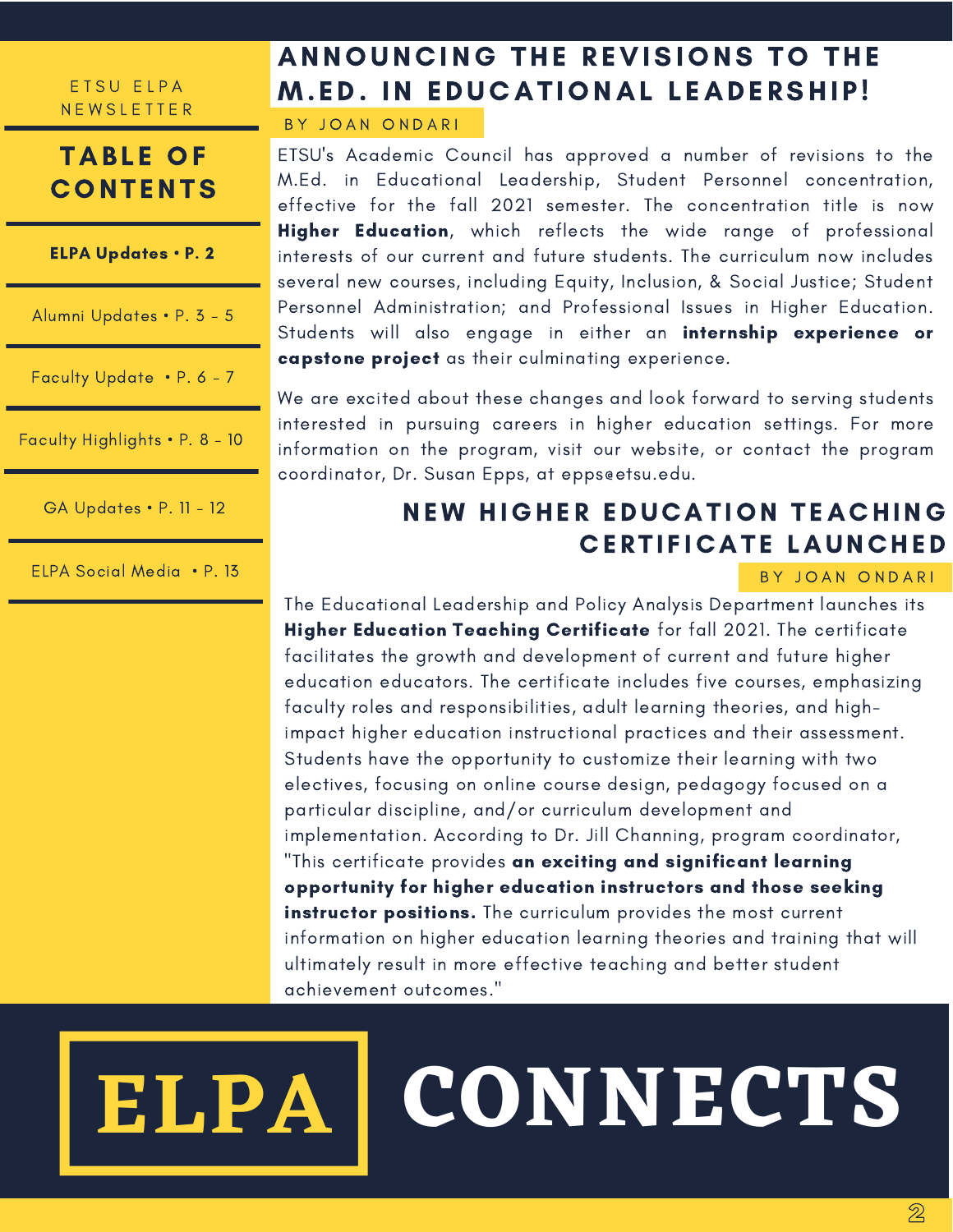E T S U E L P A **NEWSLETTER** 

**CONTENTS** 

ELPA Updates • P. 2

# **TABLE OF PRINCIPAL**

# BY DAVID FISH

ELPA ALUMNI NAMED TOP ASSISTANT

Dr. Greg English, Assistant Principal of Tullahoma High School, was named the top assistant principal in Tennessee.

English was named the Assistant Principal of the Year by the Tennessee Association of Secondary School Principals (TNASSP). He was nominated for this award by his principal, Jason Quick.

English graduated with a bachelor's degree in Music Education from Tennessee Tech University, a master's in Instructional Leadership from Tennessee Tech, and a doctorate in School Leadership from East Tennessee State University in Spring 2019. Then, prior to transitioning to school administration, English served as director of bands and fine arts coordinator for Tullahoma City Schools.

More on Greg English's recent accomplishment in Erin McCullough's article published originally in the [Tullahoma](https://www.tullahomanews.com/news/local/english-named-top-assistant-principal/article_07afef50-4f86-11eb-9ff1-3f9ca6ea8546.html) News.





# **ELPA**

# **CONNECTS**



Alumni Updates • P. 3 - 5

Faculty Update • P. 6 - 7

Faculty Highlights • P. 8 - 10

GA Updates • P. 11 - 12

ELPA Social Media • P. 13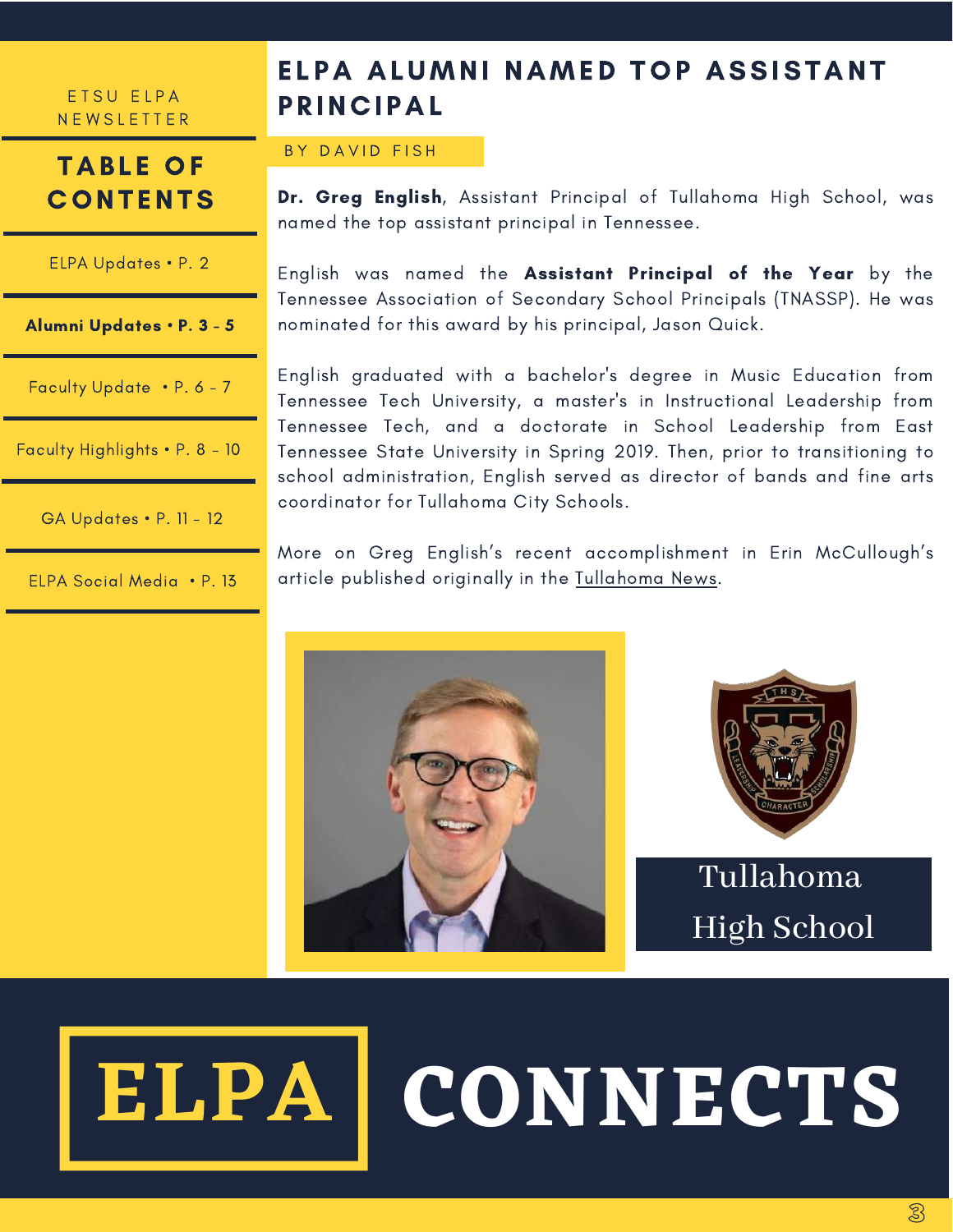### **TABLE OF CONTENTS**

ELPA Updates • P. 2

Alumni Updates • P. 3 - 5

Faculty Update • P. 6 - 7

Faculty Highlights • P. 8 - 10

GA Updates • P. 11 - 12

ELPA Social Media • P. 13



### COMMUNITY COLLEGE LEADERSHIP CERTIFICATE GRADUATES NAMED TO THE THIRD CLASS OF LEADERSHIP TENNESSEE NEXT

BY DR. JILL CHANNING

Community College Leadership Certificate Graduates Patrick O'Hagan, Chattanooga State Community College Interim Director of Kimball Site, and Avery Swinson, Walters State Community College Director of Admissions and Enrollment Development, have been named to the third class of Leadership Tennessee NEXT, a program designed to offer personal and professional career development for Tennessee's best and brightest early and mid-career professionals. The third class of Leadership Tennessee NEXT is welcoming 29 rising professionals from every state region, representing a host of professional sectors and industries. Over the course of the program, participants will have opportunities to grow their professional skills and connect to a cross-generation network of state leaders while participating in collaborative, non-partisan dialogues on issues of state importance.

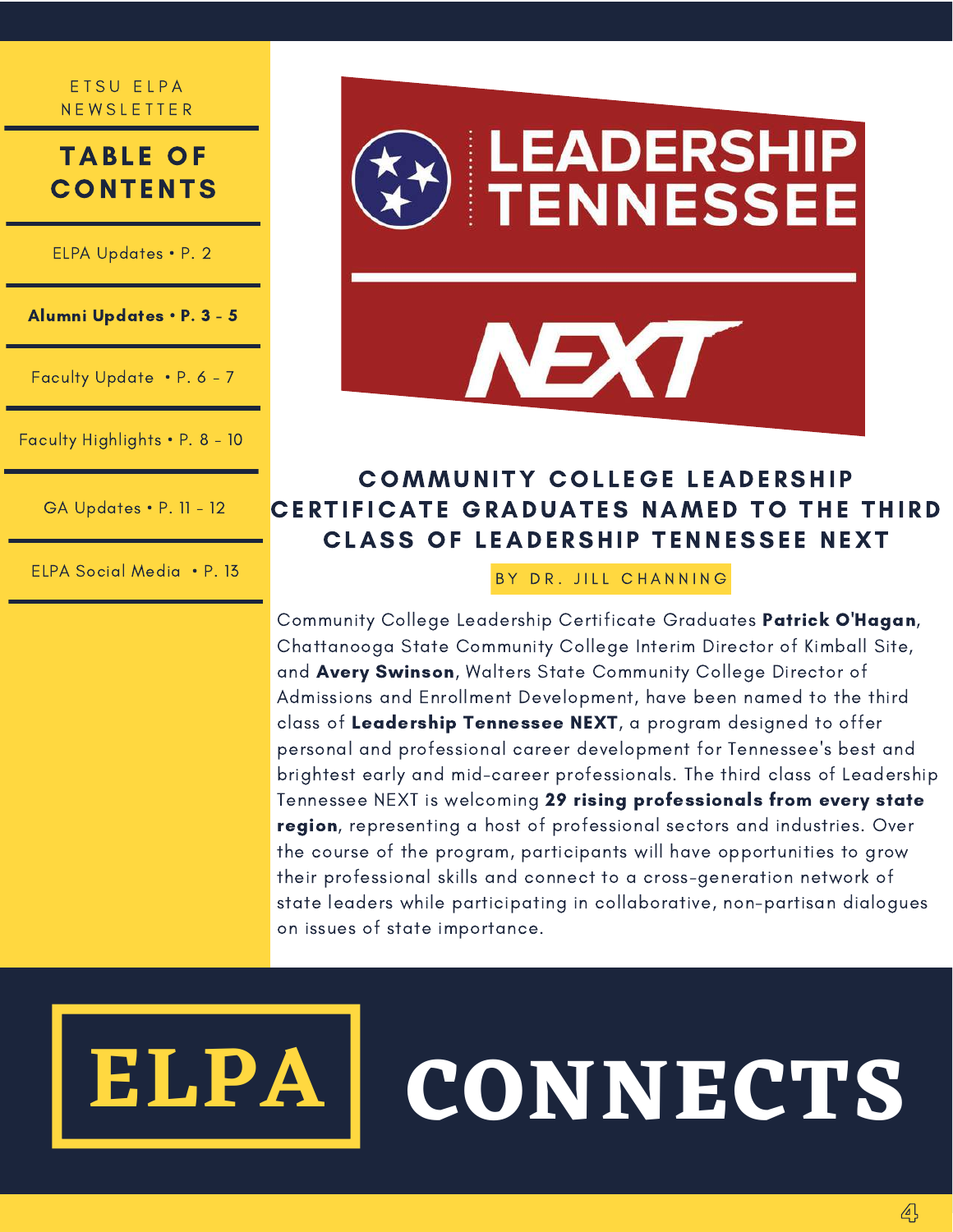### **TABLE OF CONTENTS**

| ELPA Updates • P. 2            | W<br>U,                  |  |
|--------------------------------|--------------------------|--|
| Alumni Updates . P. 3 - 5      | L٤<br>h١                 |  |
| Faculty Update • P. 6 - 7      | tŀ<br>E.<br>$\mathsf{d}$ |  |
| Faculty Highlights . P. 8 - 10 | a                        |  |
| <b>GA Updates • P. 11 - 12</b> | Jc<br>$S^1$<br>fr        |  |
| ELPA Social Media • P. 13      | L٥                       |  |

# JUSTIN "JAY" GUILLORY, COORDINATOR OF STUDENT ACCESS AND LEADER DEVELOPMENT, MARY V. JORDAN **MULTICULTURAL CENTER**

BY JOAN ONDARI

'e are proud to highlight the achievement of one of our alumni Justin ay' Guillory. Jay is currently the Coordinator of Student Access and eader Development in the **Mary V. Jordan Multicultural Center**. He has held the position from the beginning of January 2021. He oversees the Quest for Success program, BUCs academy program, and Discover ETSU. Jay is also in charge of coordinating leader training and evelopment for student leaders who are a part of the Quest for Success nd BUCS Academy Program.

ay was part of the Master of Education in Educational Leadership tudent Personnel concentration. He holds a Bachelor of Arts in History om the Northwestern State University of Louisiana and is a native of Lafayette, Louisiana.

Jay is eager to build leadership development and training for the Mary V. Jordan Multicultural Center and to continue working to empower the QUEST for Success and BUCS Academy Program students.

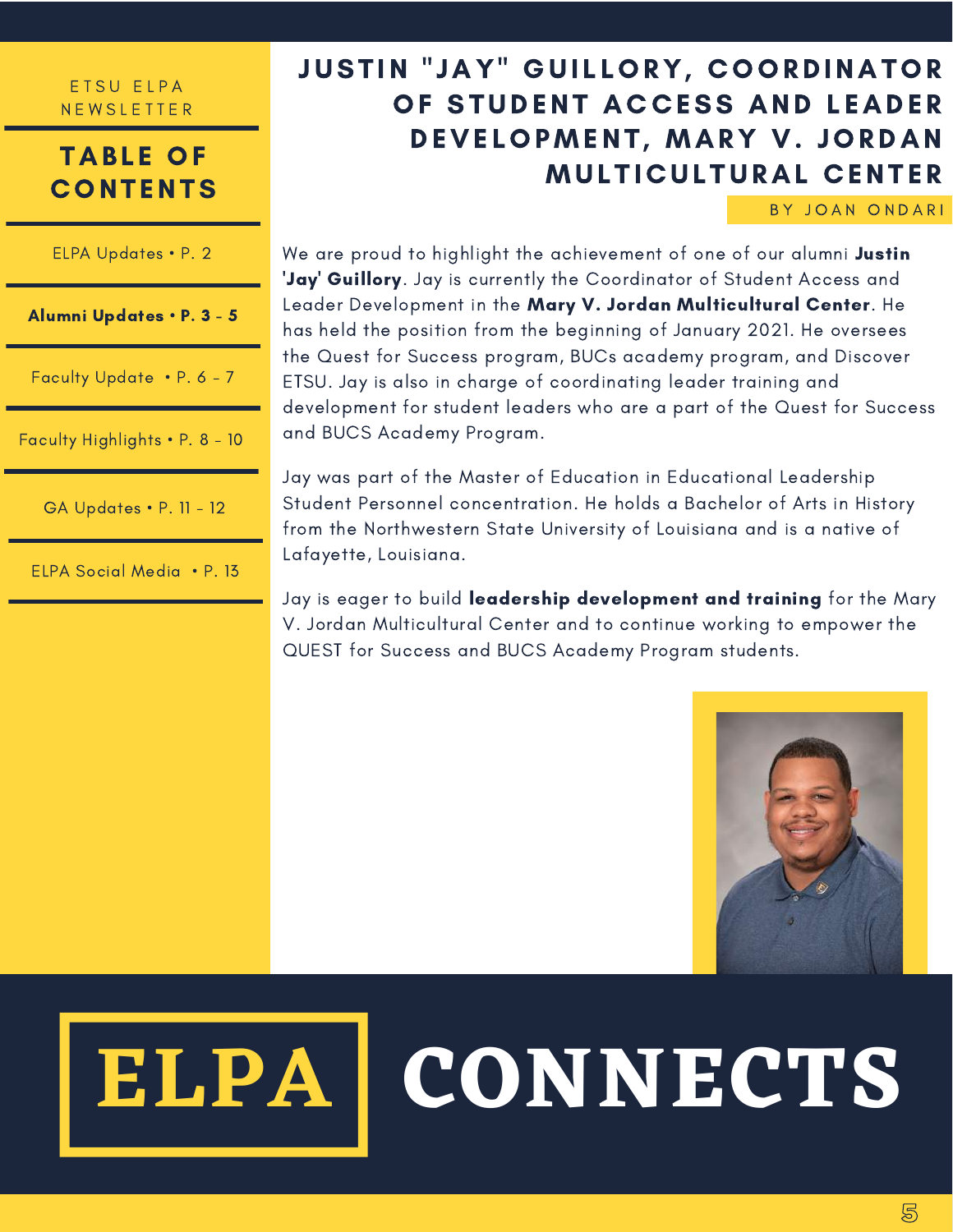### **TABLE OF CONTENTS**

| ELPA Updates • P. 2       |  |  |
|---------------------------|--|--|
| Alumni Updates • P. 3 - 5 |  |  |

Faculty Update • P. 6 - 7

Faculty Highlights • P. 8 - 10

GA Updates • P. 11 - 12

ELPA Social Media • P. 13

# TESS MONTANA HIRED AS NEW ELPA EXECUTIVE AIDE

#### BY DAVID FISH

Recently, the ELPA Department hired a new Executive Aide who has done an outstanding job and hit the ground running! Tess Montana accepted the role as an Executive Aide in mid-February. A couple of her current goals in her new role include learning more about how ETSU's "main campus" works and using this as an opportunity to begin her master's degree in the near future. Tess is most excited about working with students and faculty who are striving to better themselves through their education. Her favorite part about working in the ELPA department so far has been the very friendly and inviting work environment. She's appreciative of the people who have been more than happy to help her get on her feet as the new Executive Aide and couldn't be more grateful for them.

Tess most enjoys helping people, even if it's something minor like a timesheet question or scheduling a Zoom meeting. "When someone comes to me with a problem, I want them to know they can rely on me to help them out. Once I figure out my new position as Executive Aide for ELPA, I strive to be that person again." Working in an environment with like-minded individuals who are pursuing higher education for their future goals energizes her. "It is very inspiring to see and helps me gain confidence with my plans to pursue my own master's degree, even though I am still slowly reviewing graduate programs." Another great energizer for Tess is black coffee, preferably in a huge cup.

WELCOME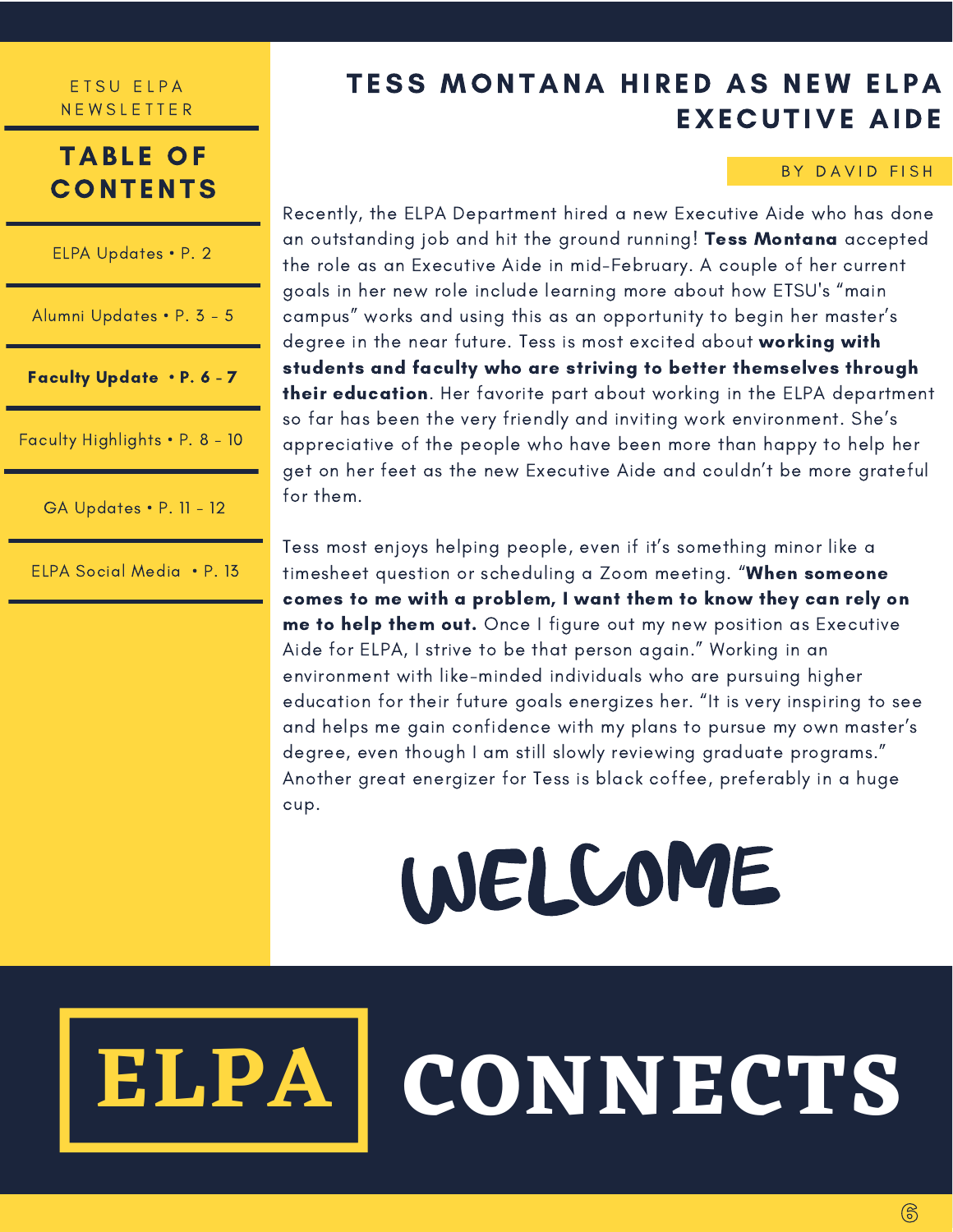### **TABLE OF CONTENTS**

ELPA Updates • P. 2

Alumni Updates • P. 3 - 5

Faculty Update • P. 6 - 7

Faculty Highlights • P. 8 - 10

GA Updates • P. 11 - 12

ELPA Social Media • P. 13

# TESS MONTANA HIRED AS NEW ELPA **EXECUTIVE AIDE, CONT...**

#### BY DAVID FISH

In her free time, due to the current pandemic, Tess spends her time virtually hanging out with friends and playing video games and Dungeons and Dragons on the weekends. Tess is also very fond of crime/cult documentaries and could binge them all day!

Finally, Tess's favorite things about Johnson City include the views of the mountains (as well as the scenery), the optimal weather, the energy of the town, and how close everything is. She's glad to move back and be a part of the community after graduating from ETSU in 2017. "Being able to be back on campus with the ETSU community has done wonders for my mental health and is helping me figure out if I'm wanting to teach art, work with sports management, possibly work with animals…who knows! For now, I am enjoying my life back with 'main campus' ETSU and look forward to what the future holds."



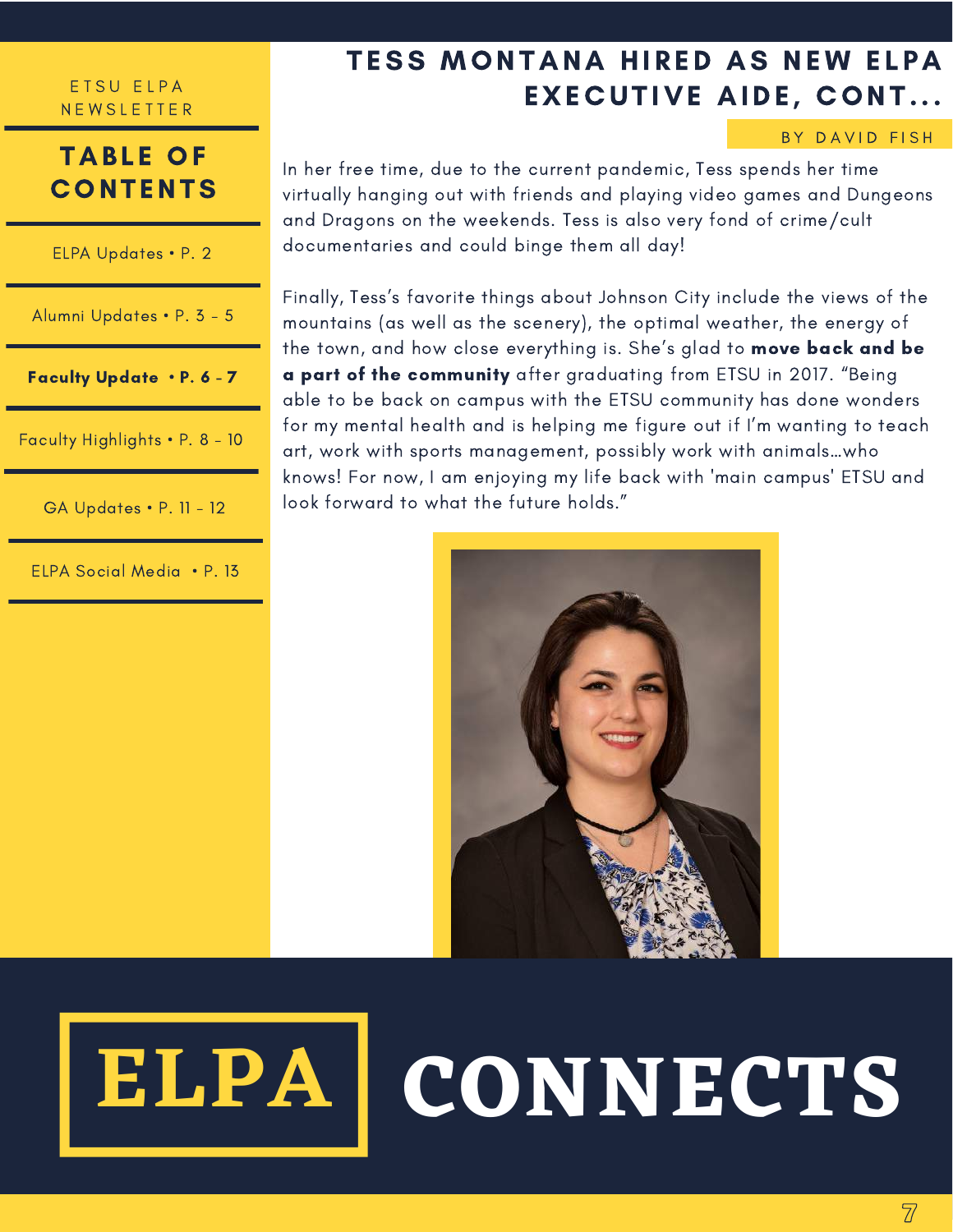## **TABLE OF CONTENTS**

ELPA Updates • P. 2

Alumni Updates • P. 3 - 5

Faculty Update • P. 6 - 7

Faculty Highlights • P. 8 - 10

GA Updates • P. 11 - 12

ELPA Social Media • P. 13

# CHANNING, ELPA FACULTY, AND STUDENTS COLLABORATE TO PRESENT AT SEVERAL SPRING CONFERENCES

BY JOAN ONDARI

Dr. Jill Channing, ELPA Department Chair, presented at several spring conferences. Drs. Channing and Lampley presented "Students' Perceptions of an Online Program and D2L Learning Management System: Implications for Educators" at the spring Clemmer College Online Teaching Retreat. They discussed the results from a survey to learn more about students' D2L use and suggestions for online program improvements. They concluded that students placed high levels of importance on communicating with faculty and other students, as well as clarity in online course design. Drs. Channing and Scott presented "Wrap-around Support for Online Dissertation Students during COVID-19" at the Eastern Educational Research Association. This presentation focuses on developing research communities and the use of support mechanisms such as mentoring and dissertation boot camp to facilitate students' progression through dissertation milestones and ultimately dissertation completion.

Dr. Channing, Doctoral Fellow James Bernard, and Graduate Assistant Carmine Cuda presented "Student Evaluations of Teaching: What Are They Good For?" at the Eastern Educational Research Association Conference. They wrote an extensive literature review on student evaluations of teaching (SETs), examining over 300 studies. Although they found mixed results, they derived several implications for practice and research for institutions to improve their uses of SETs. In addition, Dr. Channing presented "What Do I Do Now?: Tackling Higher Education Adaptive Leadership Challenges" at the 38th Annual Academic Chairpersons Conference. During this presentation, Dr. Channing discussed a qualitative study focused on leadership learning, communication, and navigation. Dr. Channing discussed the ways participants' engaged in adaptive leadership before and during the COVID-19 outbreak.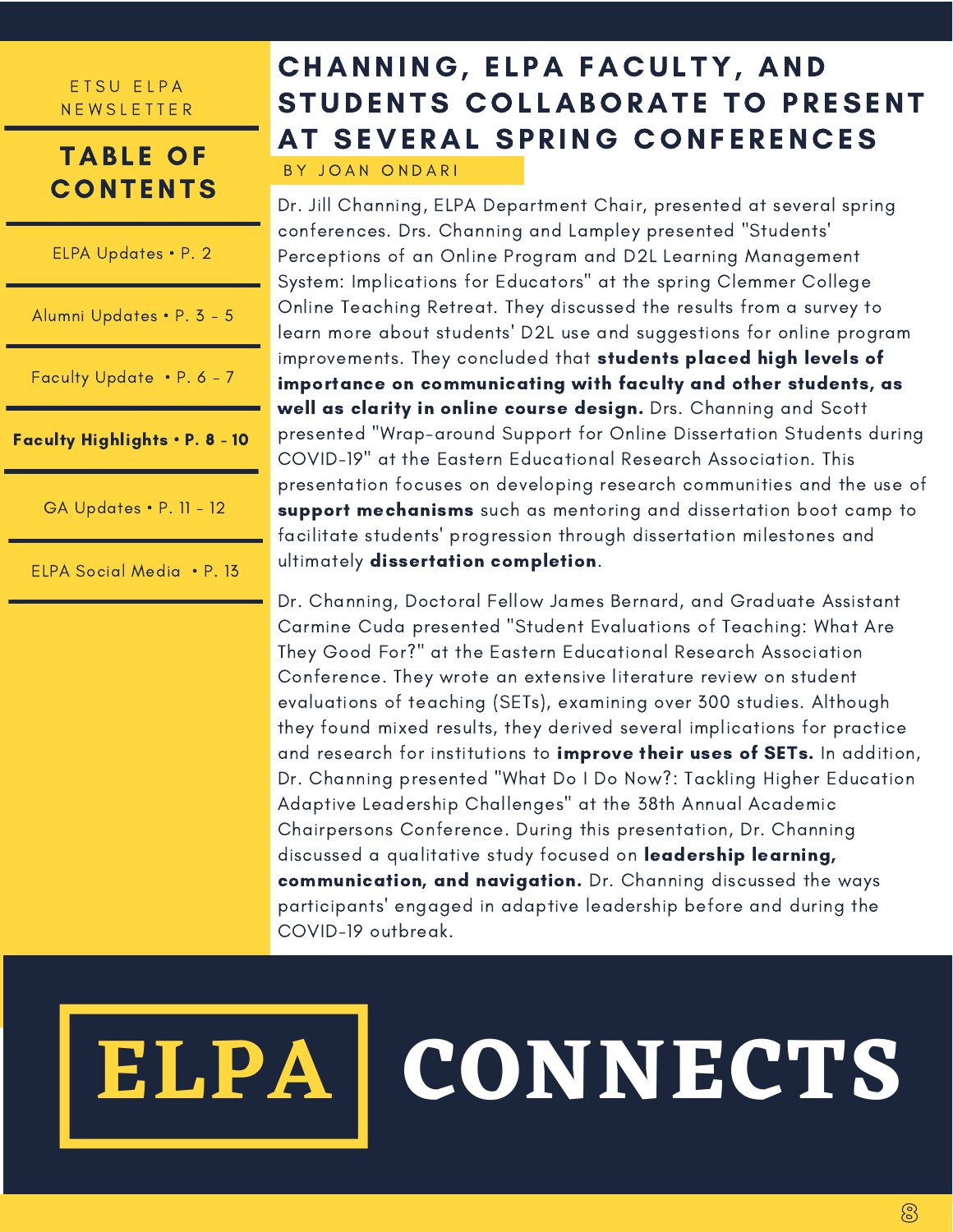## **TABLE OF CONTENTS**

ELPA Updates • P. 2

Alumni Updates • P. 3 - 5

Faculty Update • P. 6 - 7

Faculty Highlights • P. 8 - 10

GA Updates • P. 11 - 12

ELPA Social Media • P. 13

## IN MEMORIUM ELPA ED.D. GRADUATE AND TENNESSEE BOARD OF REGENTS VICE **CHANCELLOR ALLANA HAMILTON**



Dr. Hamilton leaves behind an indelible legacy over her three decades at TBR – first at Northeast State Community College where she rose from the biology faculty to Chief Academic Officer, then as President at Jackson State Community College, and since October 2019, as Vice Chancellor for Academic Affairs at the TBR system office. Her professionalism, knowledge, sweetness, and collegiality were genuine and ever present, and she shared them liberally with all who knew her. Every word, every action, and every day of her life was filled with joy for her work, colleagues, family, and students.

Dr. Hamilton earned a Bachelor of Science degree in biology at Tusculum College in 1987, a Master of Science in biological sciences at East Tennessee State University in 1991, and a Doctorate in Education at ETSU in 2011.

Her commitment to the mission and philosophy of community colleges was underscored by her enrollment and participation in at least nine leadership institutes and academies focused on student, faculty, and institutional success, including the Tennessee Board of Regents Advanced Leadership Academy, Regents Community College Leadership Academy, and a 150-hour internship focused on performance funding and research. Her doctoral dissertation focused on student persistence to graduation within a community college.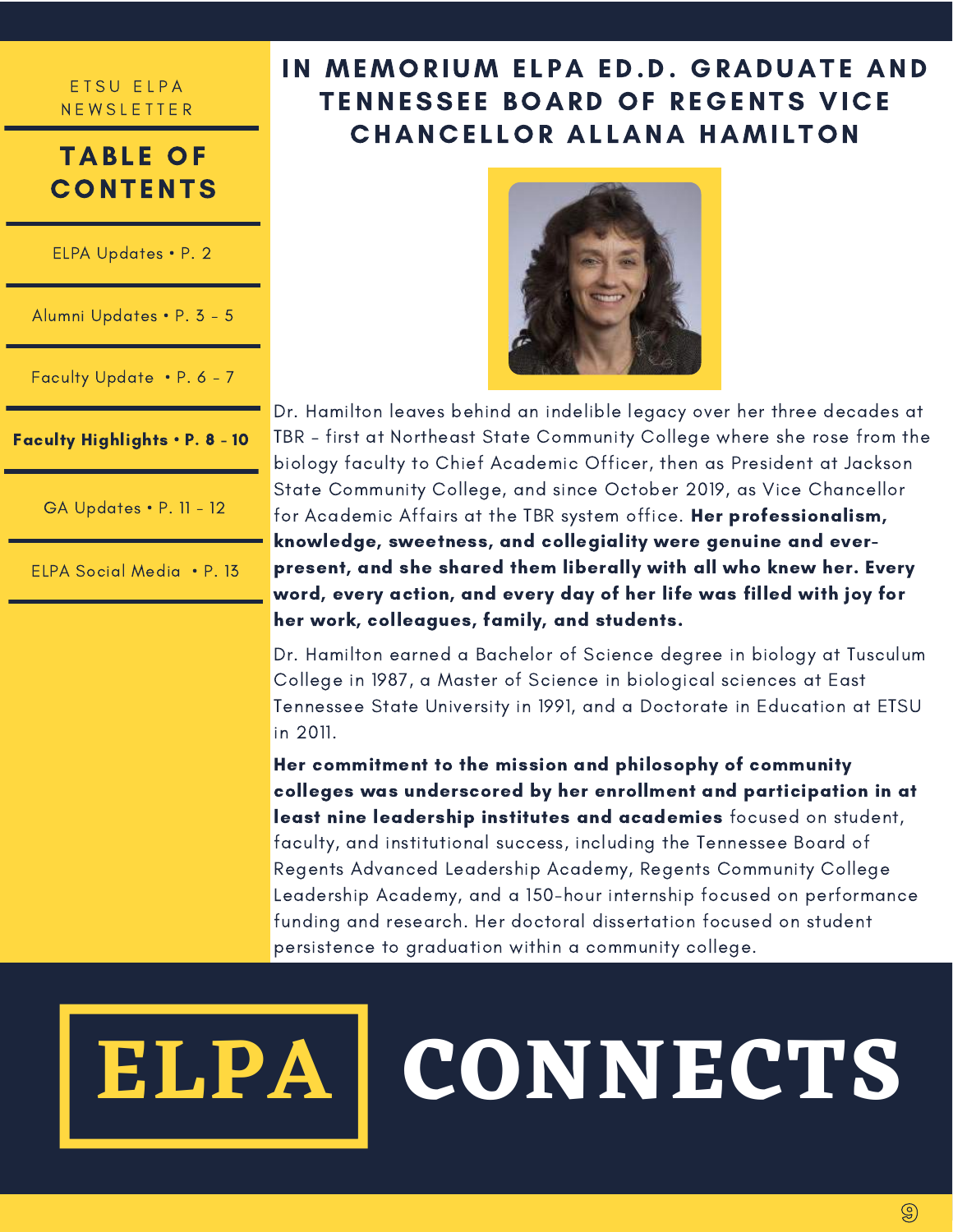### **TABLE OF CONTENTS**

| Faculty Highlights . P. 8 - 10 |
|--------------------------------|
| Faculty Update • P. 6 - 7      |
| Alumni Updates • P. 3 - 5      |
| ELPA Updates • P. 2            |

GA Updates • P. 11 - 12

ELPA Social Media • P. 13

# DR. DON GOOD'S ROLE AS AN EXTRA IN THE MOVIE 'MAYBERRY MAN'

BY JOAN ONDARI

Dr. Don Good landed a role in 'Mayberry Man,' a movie that celebrates the longevity and wholesomeness of the famous 'Andy Griffith show.' The Andy Griffith show highlights a fictionalized town, 'Mayberry,' and its chief lawman who rarely used weapons or authoritarianism to instill order. An ardent fan of the 'Andy Griffith show' series, Dr. Good has seen 249 installments of the series multiple times, 159 of which have been shot in black and white.

Dr. Good was charmed by the fact that he was chosen to play a buddy of Mr. Shwamp, one of the mystery characters who never spoke despite making several appearances. Participating in the movie has taught him a lot about the moviemaking process. "One thing I learned about filmmaking is how long it takes. Scenes are typically filmed multiple times before they are deemed 'just right' by the director. This can be difficult even for extras like me."

The movie is scheduled for advanced showings beginning this spring. DVDs will be released to the participants and backers in the summer. The producers are currently working on securing a distributor, so it is yet to be determined where and when it will be available to the public.

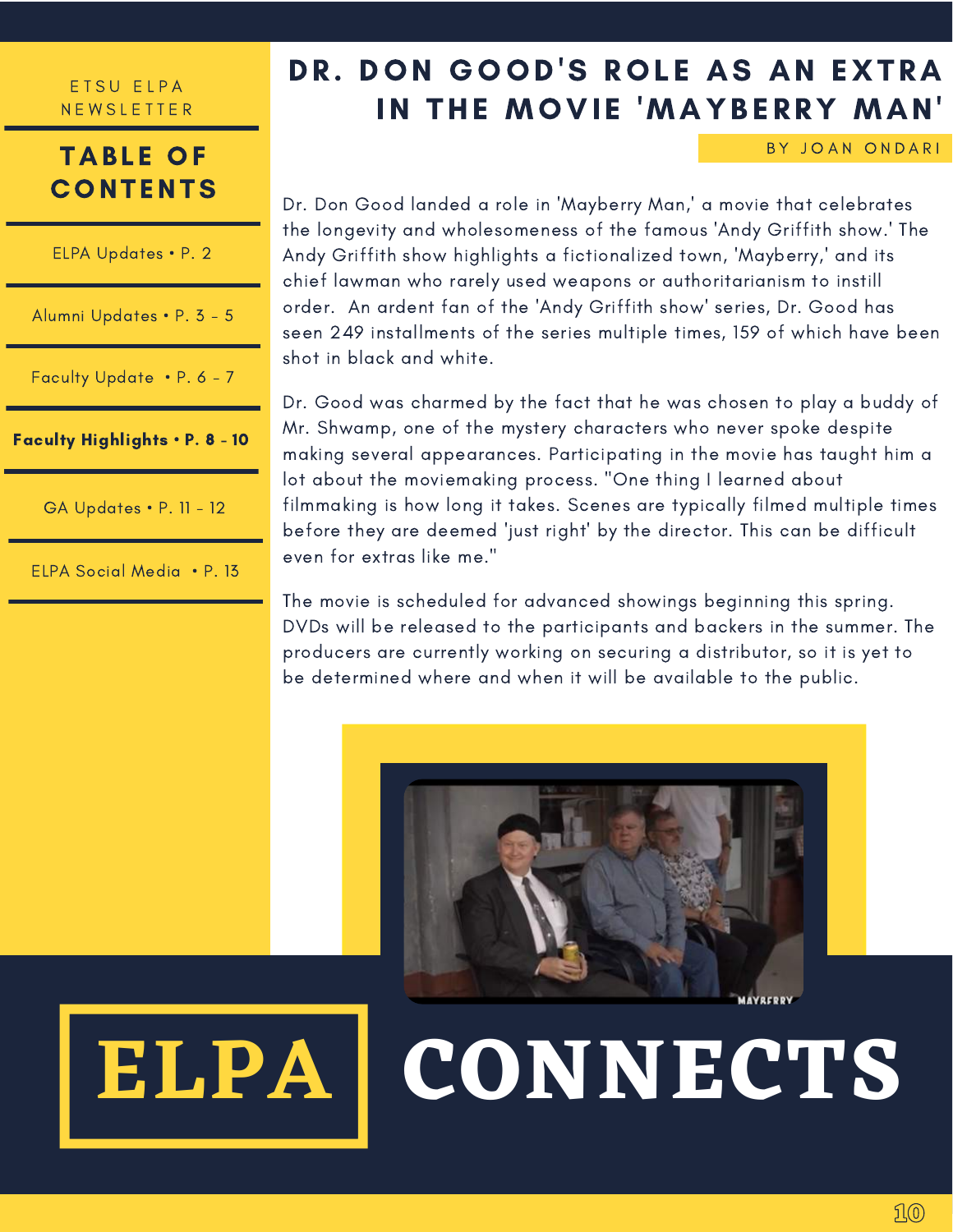### **TABLE OF CONTENTS**

| ELPA Updates • P. 2            |
|--------------------------------|
| Alumni Updates • P. 3 - 5      |
| Faculty Update • P. 6 - 7      |
| Faculty Highlights • P. 8 - 10 |

GA Updates • P. 11 - 12

ELPA Social Media • P. 13

# NEW ELPA GRAD ASSISTANTS

At the start of this semester, ELPA welcomed two new students to the Graduate Assistant staff.

#### WELCOME, CARMINE CUDA

I am originally from Springfield, VA, and attended Georgia Tech where I pursued my undergraduate in Biomedical Engineering. My career goal is to be a Physics teacher with an ELL background. Having only worked in the ELPA department for a couple months now, I have enjoyed getting to explore research through an educational lens. In my free time I enjoy hiking, biking, longboarding, reading, volunteering with Habitat for Humanity, and foster aunting Colt and Zach. I chose to attend ETSU since it has a great education program and is in town. The opportunity to work as a GA also makes it affordable and is something I can do where I'm at right now. My favorite thing about Johnson City so far would be living in the mountains as well as all the different opportunities to get out and explore nature. I am most excited about having the opportunity to learn about and contribute to educational research as well as being part of a friendly work environment. Some highlights of my experience as a GA so far includes working towards an ADVANCE grant application and all the learning I have gotten to do in that process.

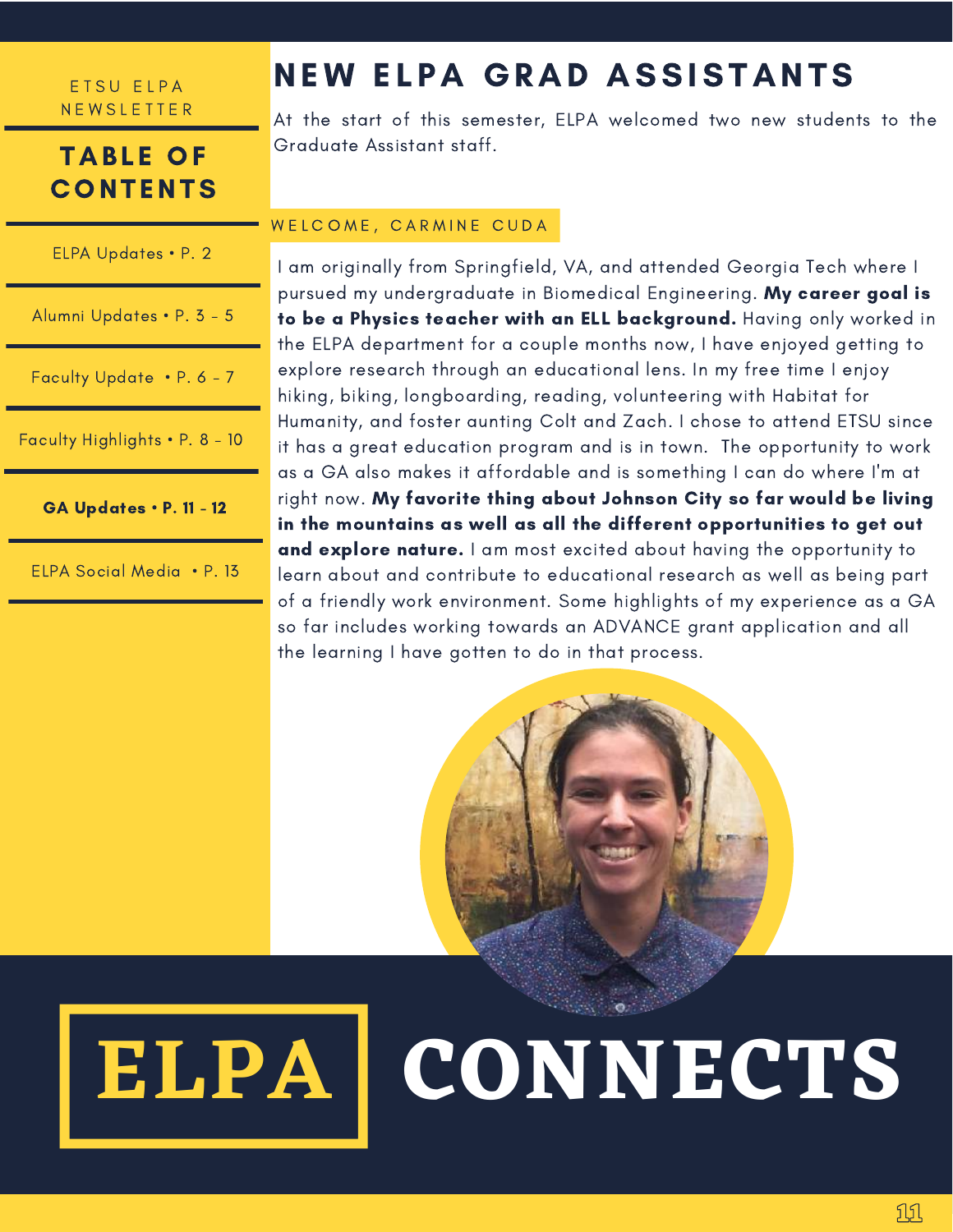### **TABLE OF CONTENTS**

ELPA Updates • P. 2

Alumni Updates • P. 3 - 5

Faculty Update • P. 6 - 7

Faculty Highlights • P. 8 - 10

GA Updates • P. 11 - 12

ELPA Social Media • P. 13

# NEW ELPA GRAD ASST. CONT...

#### WELCOME, MEAGHAN HEIMBACH

I am from Rockford, Illinois, and attended undergraduate at Illinois State University where I earned a B.S. in Organizational and Leadership Communication with a double minor in Psychology and Sociology. I would like to work towards a career in higher education with an emphasis towards orientation services or admissions. I worked in both departments at my undergrad, and I fell in love with helping prospective and incoming students. My first couple of months working in the ELPA department have been exciting, since I love the number of different projects I get to work on and people I have the opportunity to work with. It has been great working on the department website and a new orientation program. It is always fun coming into the office and collaborating with the other GAs. Everyone here has been so welcoming and helpful! In my free time, I enjoy being outside, playing soccer and getting into hiking around here more. I also enjoy reading fantasy books and watching Harry Potter and Marvel movies. I was first drawn to ETSU because of the flexibility online classes give and the variety of GA positions that are available. In speaking with Dr. Epps during my interview, the tight knit community of the university and the clear attention given to student and faculty success is why I chose to attend ETSU. My favorite thing about Johnson City so far is being able to explore the different trails and outdoor areas that the region offers. Being around the mountains is amazing, plus the weather in Tennessee is so much better than Illinois! I also love trying out all the new food and coffee places. The opportunity to work as a GA makes me excited to come to the office because of the people I have the privilege to collaborate with which makes work and projects exciting. Getting to know the people that make up the ELPA department has been great and everyone is deeply knowledgeable. The projects I work on, such as the website, is a great creative and academic challenge. I am glad I get to use my undergrad skills and the new skills I have developed here on each project I work on.

# **CONNECTS ELPA**